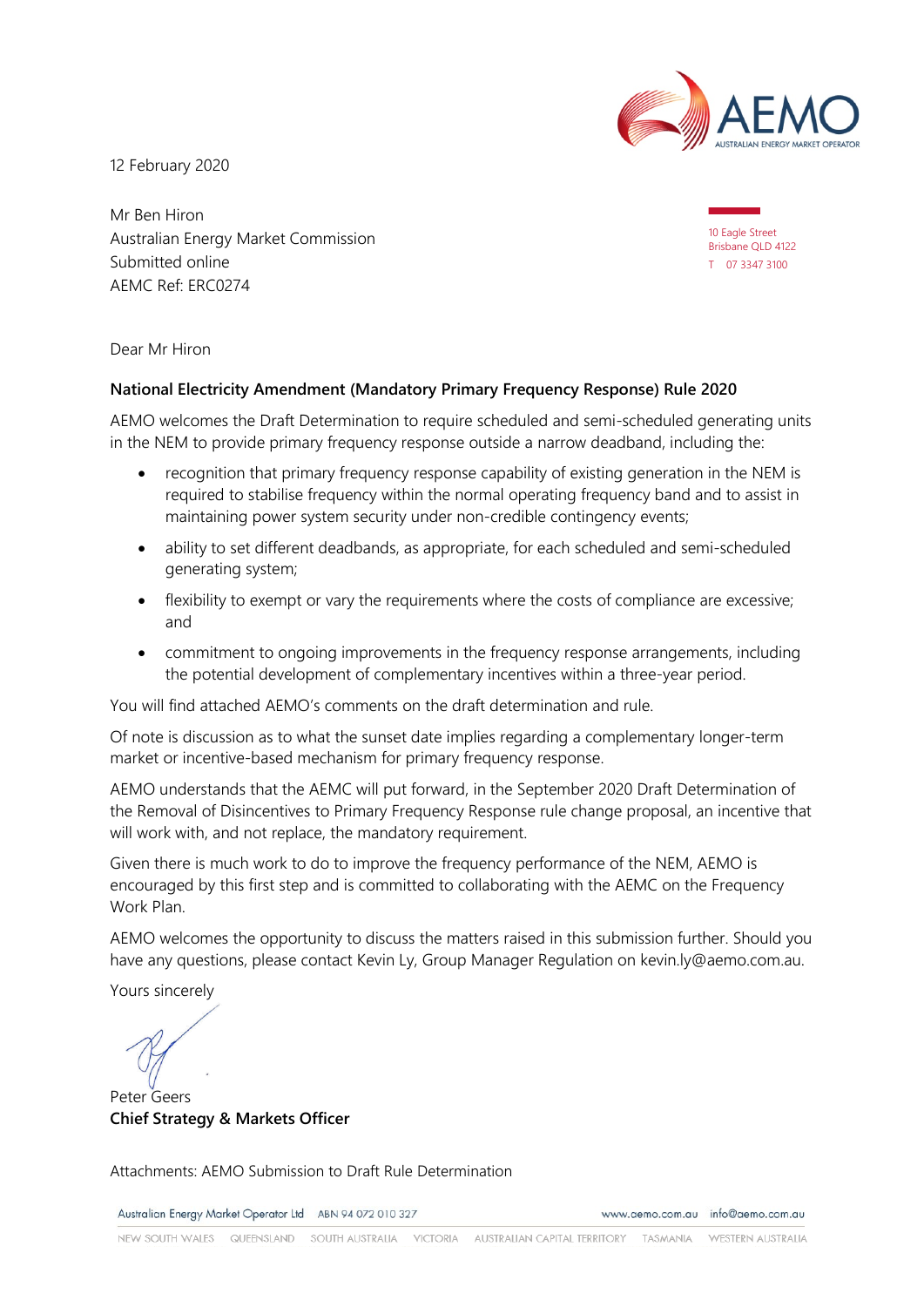

## AEMO Submission to Draft Rule **Determination**

## **12 February 2020**

National Electricity Amendment (Mandatory Primary Frequency Response) Rule 2020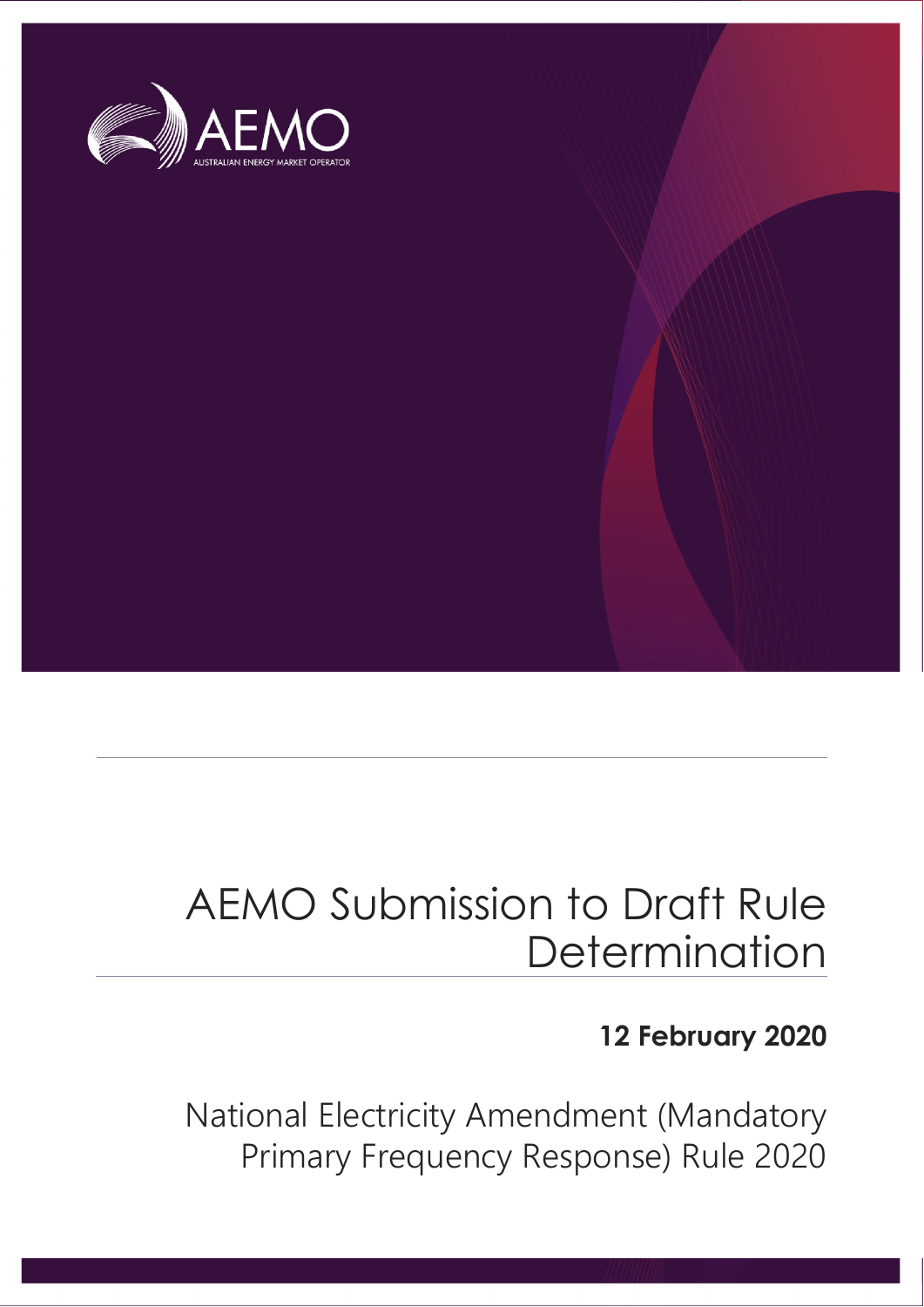© 2020 Australian Energy Market Operator Limited. The material in this publication may be used in accordance with th[e copyright permissions on AEMO's website.](http://aemo.com.au/Privacy_and_Legal_Notices/Copyright_Permissions_Notice)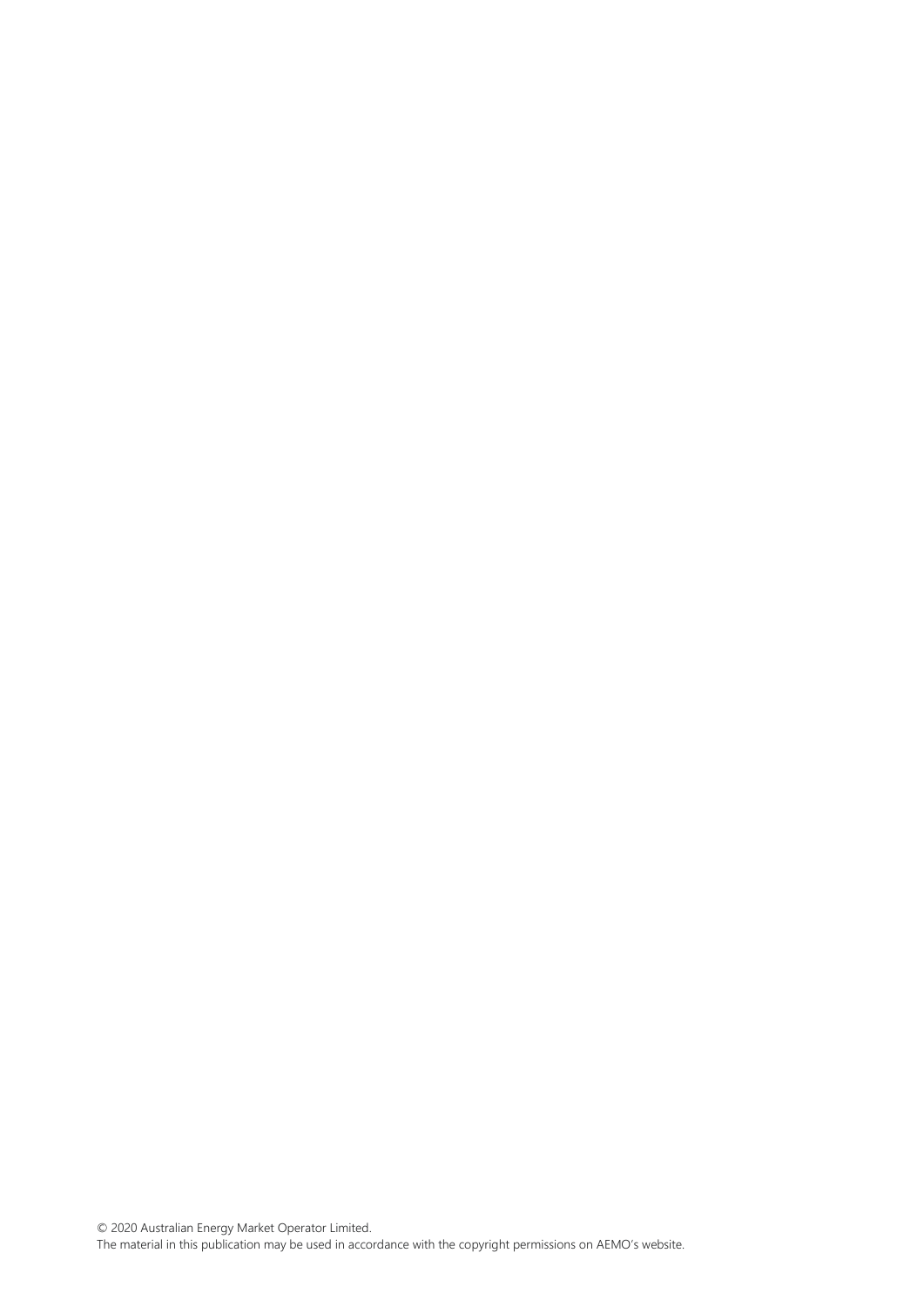# <span id="page-3-0"></span>**Executive summary**

AEMO welcomes the opportunity to respond to the Australian Energy Market Commission's (AEMC) Draft Rule Determination National Electricity Amendment (Mandatory Primary Frequency Response) Rule 2020 (Draft Determination). As the proponent of two of the rule change requests supporting the provision of primary frequency response (PFR), AEMO continues to advocate for a regulatory outcome that will increase the amount of PFR in the National Electricity Market (NEM) in the short and medium term by mandating its provision from all technically capable generating systems.

AEMO's submission addresses several issues arising out of the Draft Determination:

- The proposed rule largely achieves the objectives of AEMO's proposal, but some observations in the Draft Determination about the relationship of PFR and performance standards require clarification. They could otherwise potentially undermine implementation.
- While AEMO understands the rationale behind the requirement that PFR be only required when a generating system receives a dispatch instruction of more than 0MW, the drafting may have unintended consequences and AEMO suggests a preferable solution to a small problem that this part of the proposed rule was trying to address.
- Some of the principles that apply to the Primary Frequency Response Requirements (PFRR) are likely to give rise to difficulty in application. AEMO has made some suggestions for the AEMC's consideration to clarify and simplify these principles, facilitating their transparent implementation. AEMO has also taken the opportunity to comment on certain aspects of the PFRR in preparation for the upcoming consultation.
- Further consideration should be given to the interaction between implementation of the PFRR and clause 5.3.9 of the NER so as not to give rise to unnecessary processes where only minor changes to plant are required to meet the PFRR.
- The potential longer term solution and proposed sunset provision could create issues on the basis that the longer term solution is potentially more complex than suggested.

Finally, AEMO looks forward to working with the AEMC and industry on developing a longer term solution that rewards Generators appropriately and efficiently for the frequency services they provide.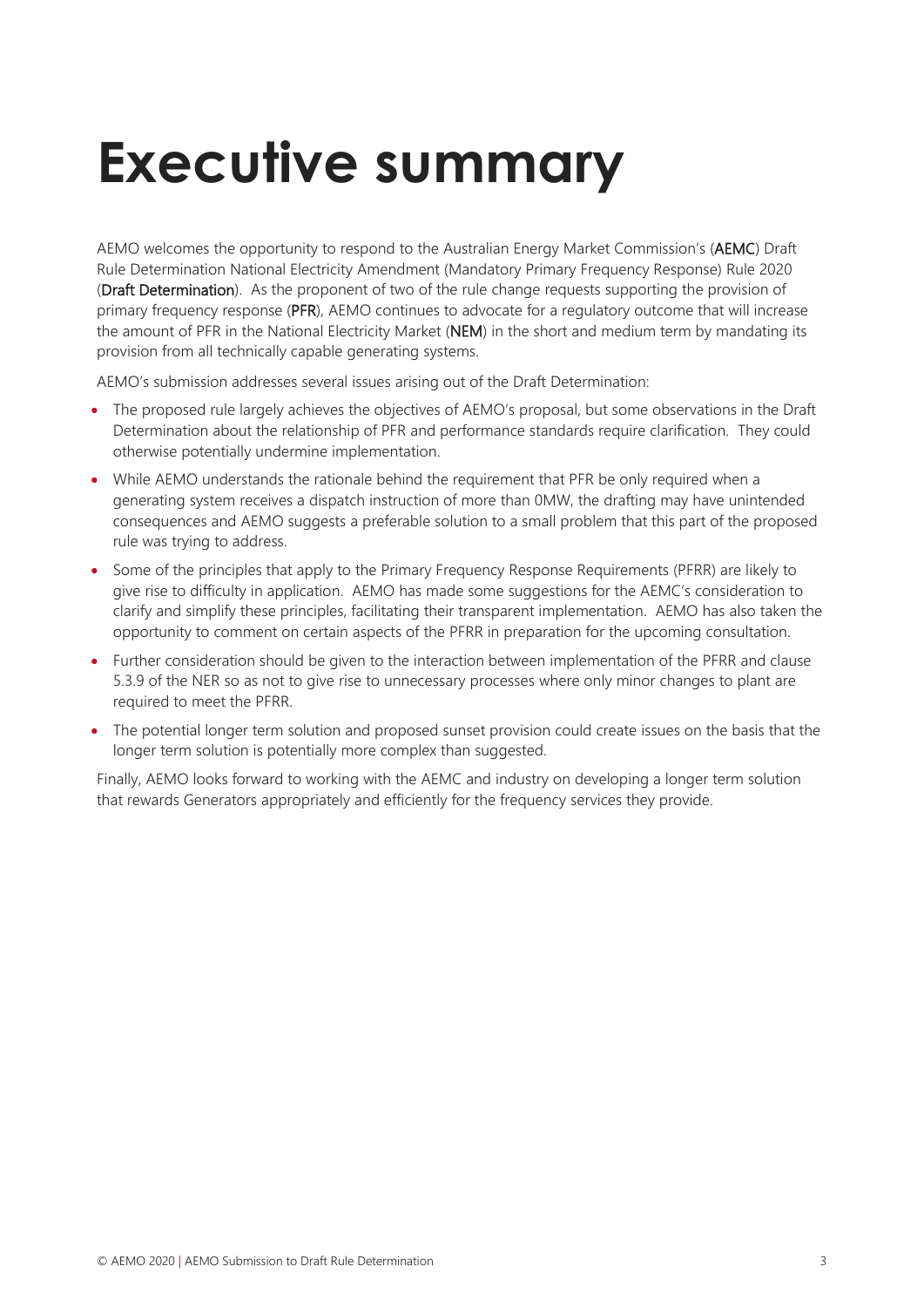## **Contents**

| <b>Executive summary</b> |                                                | $\mathbf{3}$            |
|--------------------------|------------------------------------------------|-------------------------|
| 1.                       | Overview                                       | $\overline{\mathbf{5}}$ |
| 2.                       | <b>Interaction with Performance Standards</b>  | $\overline{\mathbf{5}}$ |
| 2.1                      | <b>Draft Determination</b>                     | 5                       |
| 2.2                      | AEMO's concerns                                | 6                       |
| 2.3                      | Preferable outcome                             | 6                       |
| 3.                       | Application of PFRR when not dispatched        | $\overline{\mathbf{z}}$ |
| 3.1                      | <b>Draft Determination</b>                     | $\overline{7}$          |
| 3.2                      | AEMO's concerns                                | $\overline{7}$          |
| 3.3                      | Preferable outcome                             | $\overline{7}$          |
| 4.                       | <b>Primary Frequency Response Requirements</b> | 7                       |
| 4.1                      | Overview                                       | $\overline{7}$          |
| 4.2                      | Exemptions and variations                      | 8                       |
| 4.3                      | Timing of Generator Self-Assessments           | 9                       |
| 4.4                      | Tranches                                       | 10                      |
| 5.                       | Interaction with clause 5.3.9                  | 10                      |
| 5.1                      | <b>Draft Determination</b>                     | 10                      |
| 5.2                      | AEMO's concerns                                | 10                      |
| 5.3                      | Preferable outcome                             | 10                      |
| 6.                       | Sunset                                         | 11                      |
| 6.1                      | <b>Draft Determination</b>                     | 11                      |
| 6.2                      | AEMO concerns                                  | 11                      |
| 6.3                      | Preferable outcome                             | 12                      |
| 7.                       | <b>Longer Term Solution</b>                    | 12                      |
| 7.1                      | Draft Determination                            | 12                      |
| 7.2                      | AEMO's comments                                | 13                      |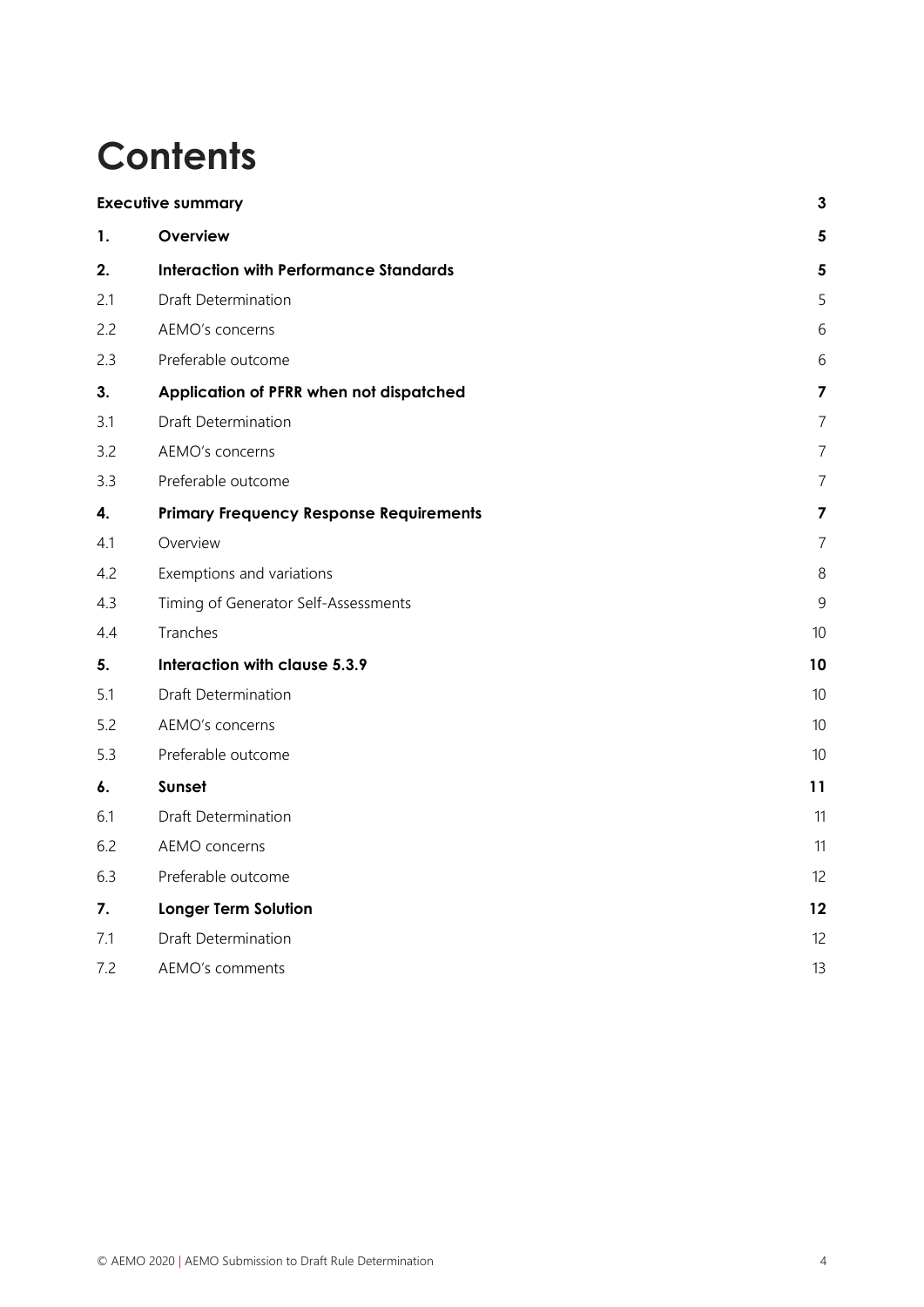## <span id="page-5-0"></span>**1. Overview**

AEMO's welcomes the recognition by the Australian Energy Market Commission (AEMC) and many key stakeholders that there is a need for the immediate improvement in power system frequency performance. The AEMC's draft determination to make the Draft National Electricity Amendment (Mandatory primary frequency response) Rule 2020 (Draft Determination) requiring the provision of primary frequency response (PFR) is a significant positive step, even on an interim basis.

The challenges the AEMC and industry face in determining an efficient market-based solution to power system frequency performance in the longer term should not be underestimated. AEMO's submission touches on some of the issues raised by the AEMC about the longer term solution, but the focus of this submission is on the Draft Determination and its implementation.

## <span id="page-5-1"></span>**2. Interaction with Performance Standards**

## <span id="page-5-2"></span>2.1 Draft Determination

AEMO's rule change proposal was predicated on the assumption that its proposed rule requiring the provision of PFR arising out of new obligations in Chapter 4 of the NER would override any potentially inconsistent registered performance standard (GPS), subject to genuine technical performance limitations that would be addressed in an exemption regime. Chapter 4 obligations centre on power system security, which is of paramount consideration and PFR is essential to maintain power system security and enhance resilience.

To remove any doubt, AEMO's submission to the AEMC's Consultation Paper<sup>[1](#page-5-3)</sup> proposed to make clause S5.2.5.11(b)(2) and (c)(2) subject to the PFRR.

The draft rule did not include AEMO's proposal; instead, it proposes to include notes to clause S5.2.5.11(b)(2) and (c)(2) pointing out the obligations to provide PFR. AEMO has no objection to this proposal.

In its Draft Determination, however, the AEMC addresses the relationship between the performance standards and the PFRR in Appendix A in a way that causes concern:

The Commission notes AEMO's proposal in its rule change request that the generator performance standards under S5.2.5.11 in the NER be amended to remove any potential ambiguity with respect to the PFRR. AEMO proposed that compliance with the automatic and minimum access standards would be 'subject to the primary frequency response requirements. The Commission has considered AEMO's proposal and has determined not to include this proposed change as part of the draft rule.

The Commission considers that the minimum and automatic generator access standards set out under clause S5.2.5.11 of the NER should take priority over any potential obligations set out in the PFRR. Any changes to the capability requirements for new connecting generation should be undertaken through the rule change process. By including AEMO's proposed wording as part of S5.2.5.11, the access standards would in effect be subordinate to any future changes to the PFRR.

The Commission considers that the conditions set out in the PFRR should be specified so as not to conflict with the generators access standards as set out in the NER. Indeed, the Commission acknowledges AEMO's statement in its submission on the consultation paper that the capabilities required under the draft PFRR are

<span id="page-5-3"></span><sup>&</sup>lt;sup>1</sup> AEMC, Primary frequency response rule changes, Consultation paper, 19 September 2019.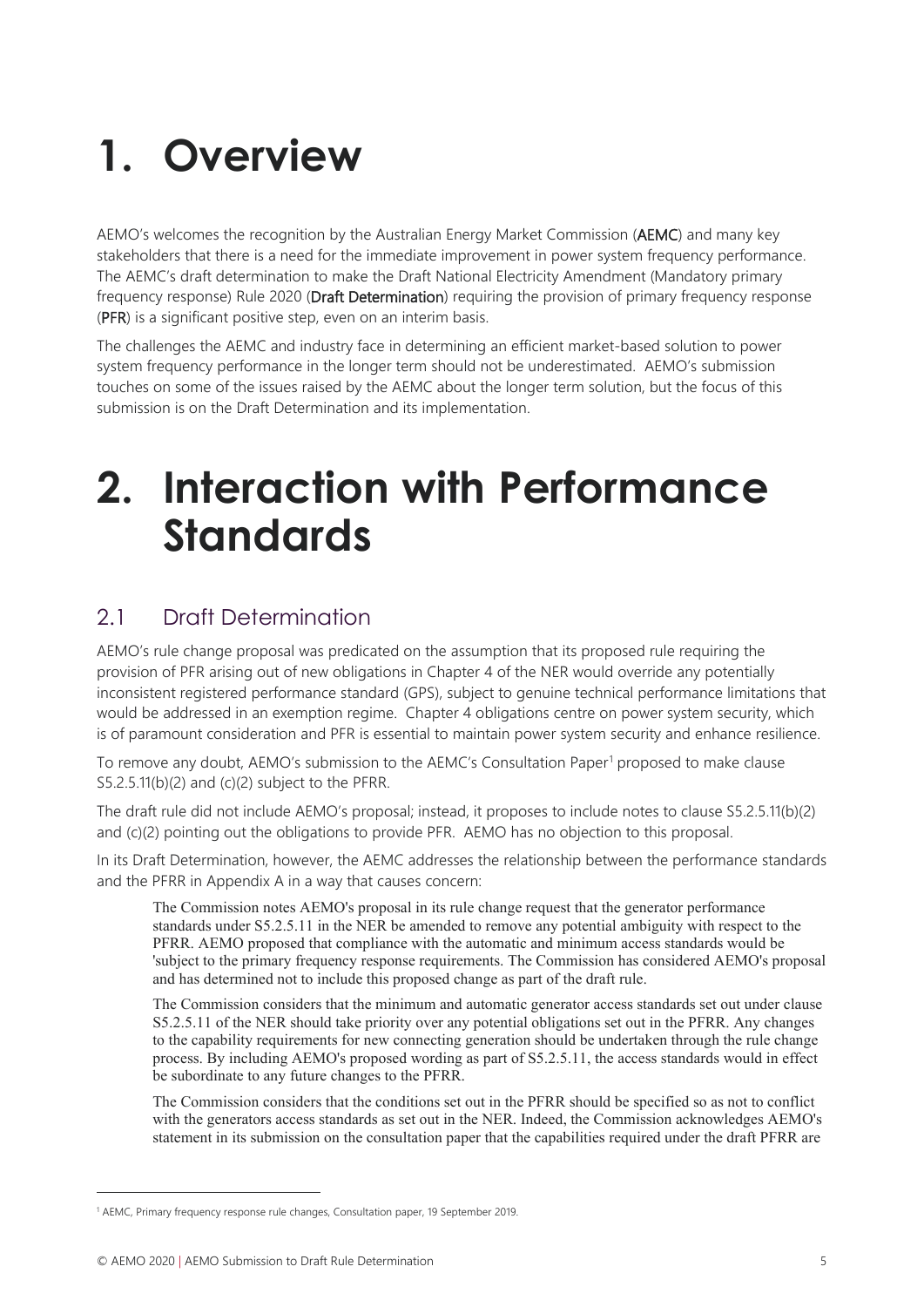not more onerous than the access standards on clause S5.2.5.11, or in other existing minimum access standards in clause S5.2.5.

In addition, given that the draft rule places a primary frequency response requirement on all scheduled and semi-scheduled generation, which would meet AEMO's system security needs, then any changes to the generator performance standards are unnecessary and duplicative.[2](#page-6-2)

The mixed references to access standards and GPS in this section of Appendix A have the potential to undermine the proposed rule because they could be relied on to interpret it in a way that subordinates the PFRR to a Generator's GPS.

## <span id="page-6-0"></span>2.2 AEMO's concerns

AEMO's primary concern is that, while the access standards in the current version of the NER are consistent with the PFRR, the GPS that apply to the majority of generating systems are based on pre-2018 versions of Schedule 5.2. These did not require generating systems to have frequency response capability other than outside the normal operating frequency band (NOFB). This is notwithstanding the fact that almost all large generating systems at the start of the NEM had primary frequency response capability and were also assigned to regulating duty under clause 4.4.2 of the NER and its predecessor provisions under the National Electricity Code.

It is important to be clear that, even if there is no conflict between the PFRR and the current version of the access standards in the NER, any inconsistency between the PFRR and a generating system's GPS does not relieve a Generator of its obligation to provide PFRR.

The second paragraph of the extract is problematic as it states that the access standards in clause S5.2.5.11 of the NER 'should take priority over any potential obligations' in the PFRR. This is inconsistent with the draft rule as understood by AEMO, where the notes within the access standards point to the PFR obligations in Chapter 4 to acknowledge the coexistence of both sets of obligations relating to aspects of frequency control. Both must be complied with, and any exceptions or variations of the PFRR relating to the physical capability of the plant are addressed in Chapter 4.

The access standards framework is designed to assist AEMO in its management of power system security. Clause 5.3.4A(b)(2) in particular, emphasises the principle that negotiated access standards are subordinate to power system security, which is the paramount consideration when third parties seek access to the network.

### <span id="page-6-1"></span>2.3 Preferable outcome

AEMO requests the AEMC to clarify in its final determination that compliance with the PFRR is required, subject only to the exemption and variation process in the PFRR. Specifically, a GPS relating to frequency response capability of a generating system does not override this obligation.

To be clear, AEMO does not seek any change to the proposed rule to address this issue, simply clarification that, while the access standards in clause S5.2.5.11 do not conflict with the PFRR, the PFRR obligations of Scheduled and Semi-Scheduled Generators are not subordinated to any potentially inconsistent GPS.

<span id="page-6-2"></span><sup>&</sup>lt;sup>2</sup> Pages 79-80, AEMC, Mandatory primary frequency response, Draft rule determination, 19 December 2019.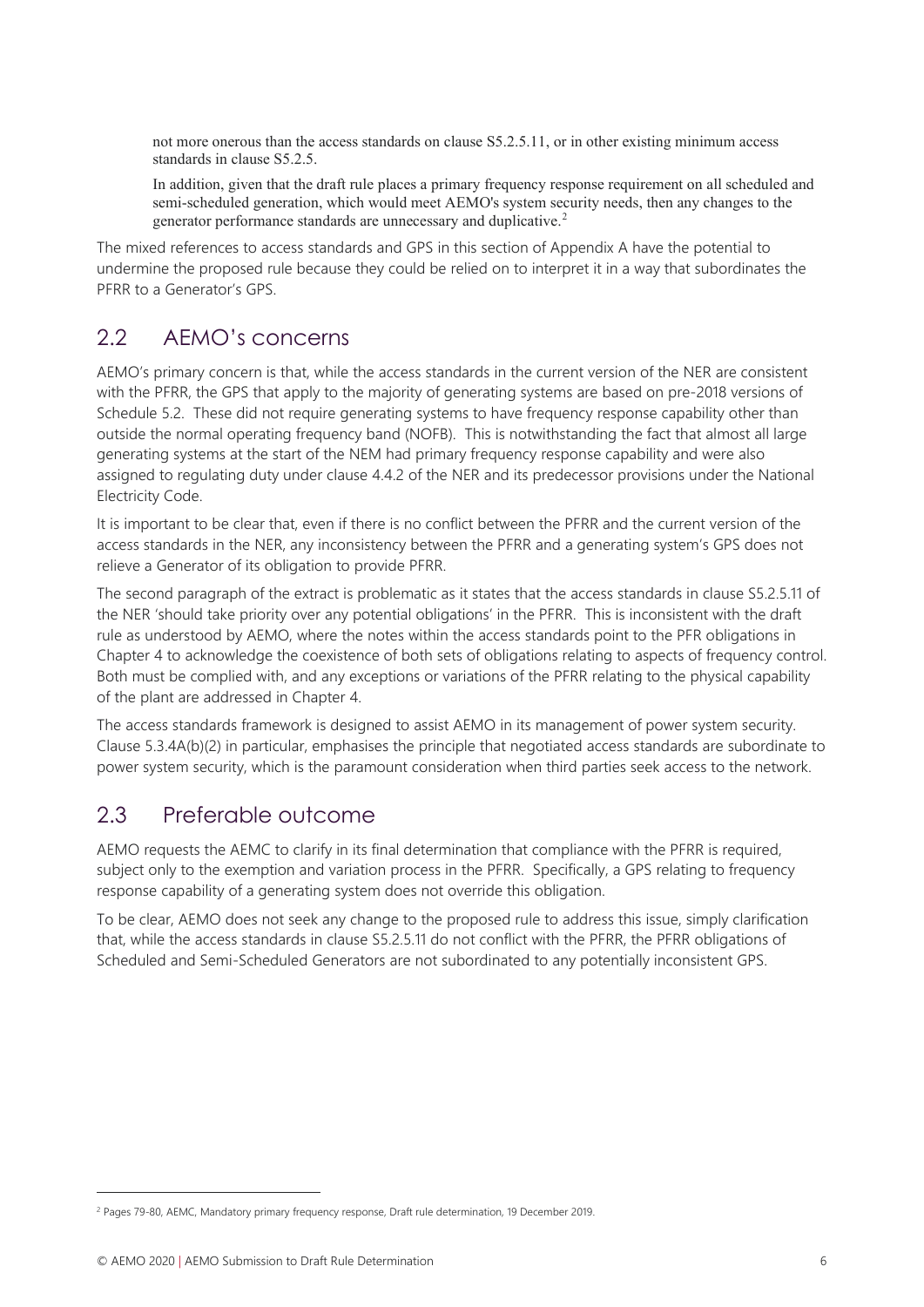## <span id="page-7-0"></span>**3. Application of PFRR when not dispatched**

## <span id="page-7-1"></span>3.1 Draft Determination

Draft clause 4.4.2(c1) indicates that Scheduled Generators and Semi-Scheduled Generators are only required to operate their generating systems in accordance with the Primary Frequency Response Requirements (PFRR) if they have received a dispatch instruction of more than zero MW.

## <span id="page-7-2"></span>3.2 AEMO's concerns

Conceptually, a requirement that generating systems need only operate in accordance with the PFRR if they have received a dispatch instruction of more than zero MW implies that Generators can change their control system settings or disable frequency response mode when not dispatched for energy. This would inherently conflict with other NER requirements (clauses 4.9.4(e) and S5.2.2) for Generators to seek Network Service Provider (NSP) and AEMO's approval prior to any changes.

AEMO understands that the AEMC included the dispatch qualification to address a concern that some technologies (currently only battery systems) may otherwise be required to respond to changes in frequency when they are neither producing nor consuming energy. By seeking to address this issue in a generic manner, however, the draft rule inadvertently implies a right or even a requirement for all generating systems to change or disable PFR settings whenever they are offline or otherwise not generating energy. Clearly it is neither necessary nor desirable for PFR modes of operation to be changed without oversight.

## <span id="page-7-3"></span>3.3 Preferable outcome

The attempt to address an issue that affects only one very small proportion of Generators has given rise to an undesirable conflict with other NER requirements and could give rise to unforeseen operational issues if Generators saw the need to switch their generating systems' frequency response mode off when not generating. AEMO considers that a derogation of sorts covering battery system owner/operators would be preferable.

## <span id="page-7-4"></span>**4. Primary Frequency Response Requirements**

## <span id="page-7-5"></span>4.1 Overview

This section provides feedback on some aspects of the draft rule relating to the principles and content for the PFRR. It also provides AEMO's initial responses to several stakeholder views on the proposed content of the PFRR itself. Although not part of the AEMC's draft rule, and properly matters for consultation by AEMO on the PFRR, they are discussed in some detail in the Draft Determination. On that basis it seems useful for AEMO to set out its key considerations in this submission.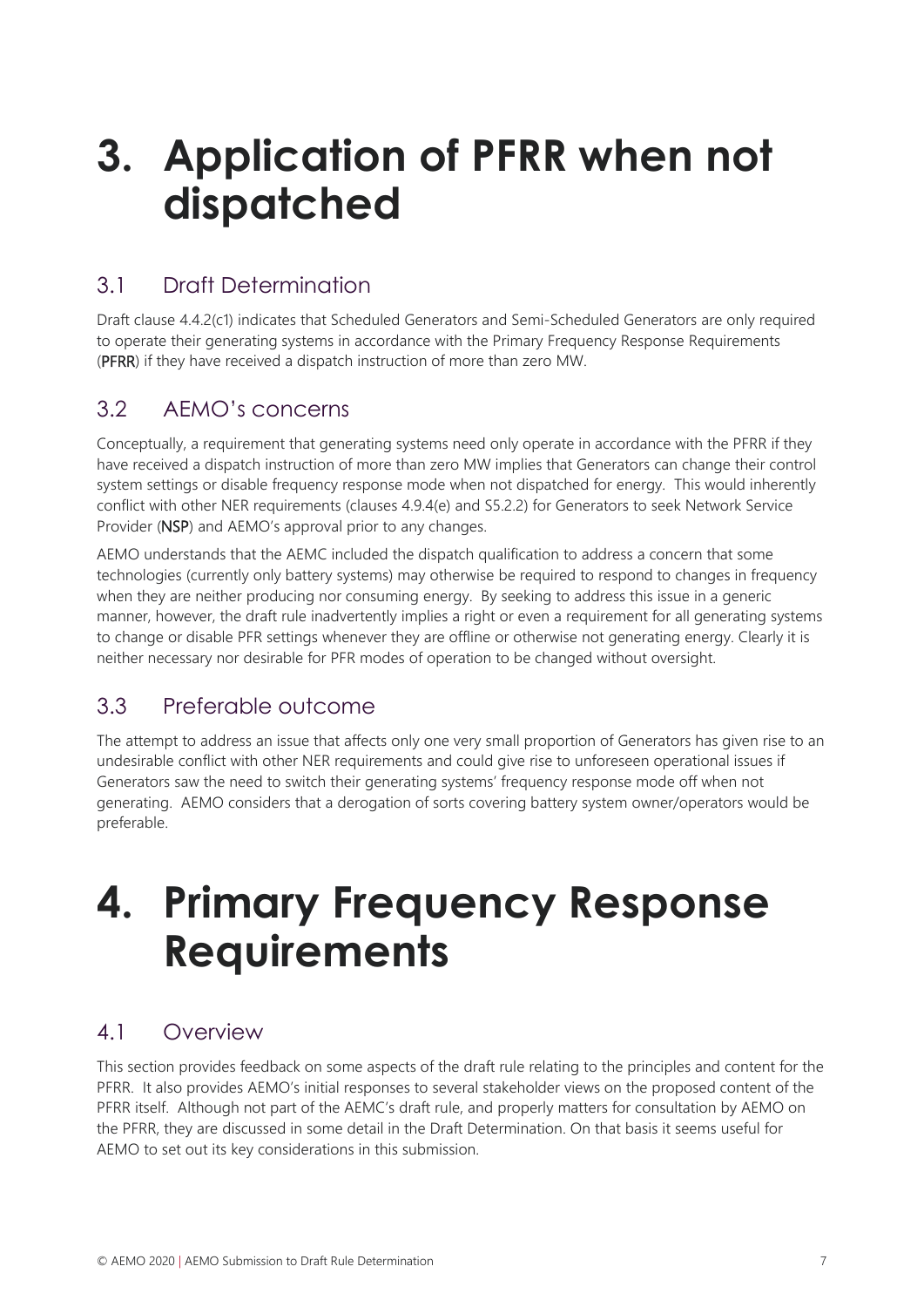## <span id="page-8-0"></span>4.2 Exemptions and variations

#### 4.2.1 Draft Determination

AEMO had proposed that all performance and exemption requirements applicable to PFR be in the proposed Primary Frequency Response Requirements (PFRR).

The draft rule embeds certain variables in the NER and is more prescriptive around the exemption and variation process and principles. While we understand that this is intended to address stakeholder concerns about any arbitrariness in AEMO's implementation, it also requires a high degree of certainty for successful implementation. AEMO highlights a couple of concerns arising from these provisions.

#### 4.2.2 AEMO's concerns

The AEMC has included proposed principles that AEMO must adhere to when considering applications for exemption or variation from the PFRR. While the provision of guidance to AEMO is welcomed, there are some issues with these proposed principles:

#### **Costs of augmentation relative to turnover**

Proposed clause 4.4.2B(a)(2) requires AEMO to have regard to:

the costs that are likely to be incurred in augmenting the *generating system* to be able to operate in *frequency response mode* relative to the turnover derived from, and the operating hours of, the *generating system* in relation to its operation in the *national electricity market*

AEMO is concerned that this provision will be difficult to interpret and apply.

- 1. 'Augmentation' in its italicised form is a NER-defined term involving an increase in size or capacity, which reflects its natural meaning. 'Modifying' a generating system's control systems would better describe the requirements here.
- 2. AEMO is required to compare costs vs turnover. Turnover, by definition, includes revenue from all sources, including secondary markets or over-the-counter financial instruments, provided they cover the hours of operation by the relevant generating system in the national electricity market (NEM).

AEMO considers it appropriate and necessary to restrict any consideration of Generator revenue to their revenue from the markets administered by AEMO, which are inherently capable of verification. These markets should be restricted to the energy market and ancillary services markets and should be based on past performance.

3. If the sources of revenue are specified as suggested, it will not be necessary to refer to the 'operating hours' of a generating system. The purpose of this reference as it stands is unclear. Hours of operation of a generating system can vary significantly from year to year for many reasons, including commercial decisions, and may not necessarily have a direct relationship with revenue earned in the AEMO markets.

In summary, draft clause 4.4.2B(a)(2) is likely to result in misinterpretation and dispute. The exemption and variation criteria must be very clear and practical to determine and apply.

#### **Confidentiality**

There are two principles in clause 4.4.2B(a) that are likely to require Generators to provide AEMO with sensitive commercial information:

- 1. Clause 4.4.2B(a)(2) requires the provision of information related to the costs of augmentation (or modification, if the AEMC accepts AEMO's suggestion) and turnover, or revenue (assuming this may involve more than historical revenue from AEMO-operated markets).
- 2. Clause 4.4.2B(a)(4) requires the provision of information related to the ongoing costs of operating a generating system in frequency response mode.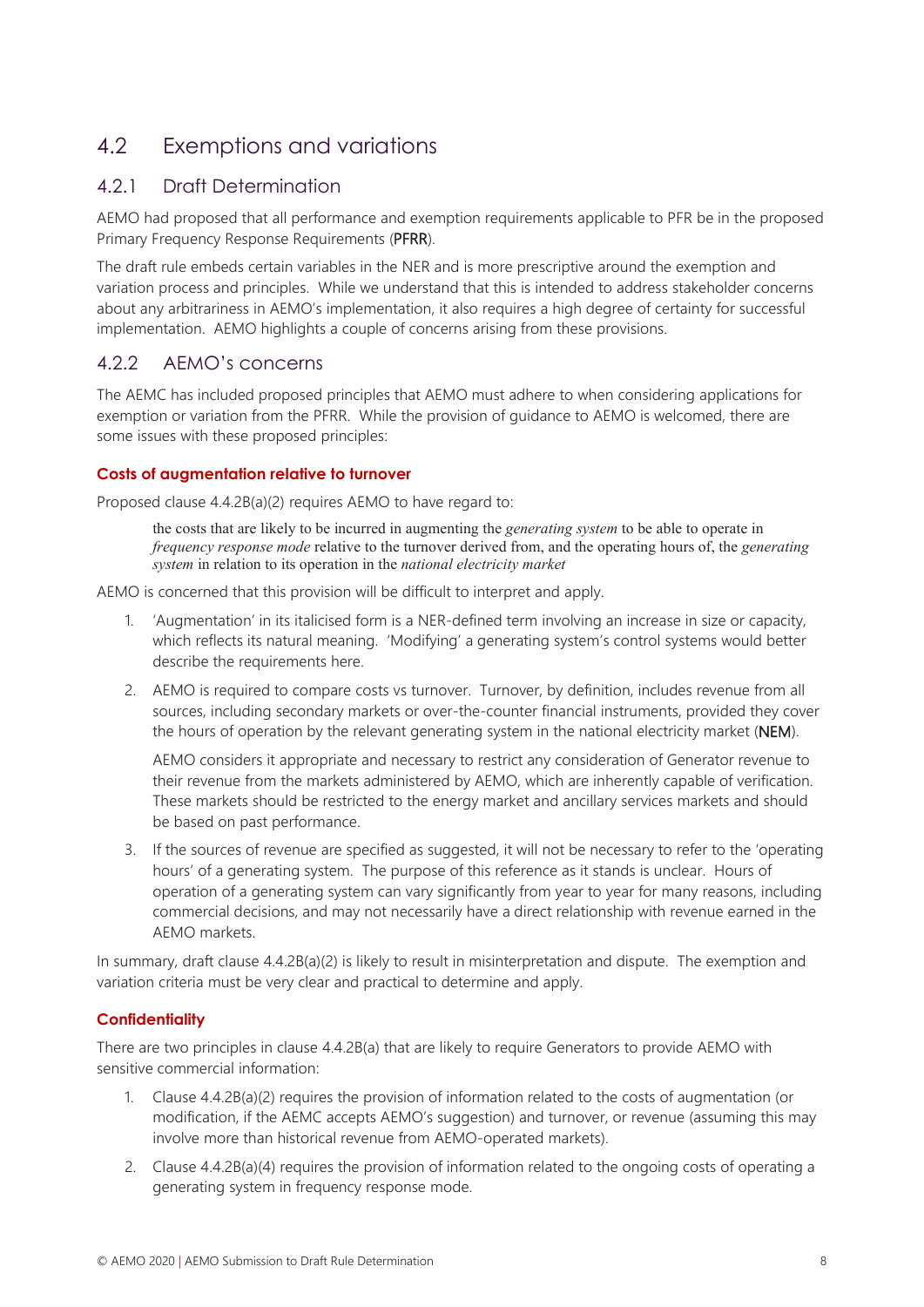Generators might be subject to other restrictions on the operation of their generating systems that might arise from their commercial arrangements with others, such as retailers or NSPs. AEMO should be able to verify such claims by reviewing source documents, such as power purchase agreements, or connection agreements.

To alleviate any concerns of Generators over the provision of commercially sensitive information to AEMO, the NER should declare that commercially sensitive information provided to AEMO for the purposes of seeking an exemption or variation on commercial grounds is confidential information as defined in the NER.

#### **No other principles**

Clause 4.4.2B appears to prescribe an exhaustive list of factors to be considered by AEMO.

#### 4.2.3 Preferable outcome

AEMO requests the AEMC to consider amendments to the draft rule that:

- 1. Provide more clarity of both the nature of costs and 'turnover' to be captured by clause 4.4.2B(a)(2), to minimise implementation delays and potential disputes.
- 2. Specify that commercially sensitive information provided to AEMO for the purposes of seeking an exemption or variation is *confidential information*.
- 3. Leave room for consideration of other matters as the need arises.

### <span id="page-9-0"></span>4.3 Timing of Generator Self-Assessments

#### 4.3.1 Generator concerns

Several Generators expressed concern that the proposed timing of the self-assessments required of them by AEMO, at 60 business days for those impacted by the first tranche, was too short<sup>[3](#page-9-1)</sup>.

#### 4.3.2 AEMO's response

Generators are required to provide details of three operational parameters per generating system:

- 1. Deadband
- 2. Droop
- 3. Response time

AEMO considers that the information required of Generators is not burdensome. It is only if Generators apply for an exemption or variation that they will need to provide supporting documentation which, in most cases, should be accessible through their own records, without resort to original equipment manufacturers or other third parties.

Where changes are needed to plant to ensure that it can meet the PFRR, AEMO's expectations are that those changes should be to software or to secondary systems. AEMO does not expect Generators to change material components of primary plant to meet the PFRR. If this were required, an exemption or variation would be granted.

A period of 60 business days (or around three months) is reasonable to provide responses based around three key variables.

AEMO will be consulting with affected Generators prior to commencing the formal consultation required by proposed clause 11.[XXX].2 and hopes to have addressed any outlier issues during those initial discussions.

Unless compelling reasons to change it are identified, AEMO remains of the opinion that 60 business days is an appropriate period for Generator self-assessments.

<span id="page-9-1"></span><sup>&</sup>lt;sup>3</sup> See, for example, page 89, AEMC, Mandatory primary frequency response, Draft rule determination, 19 December 2019.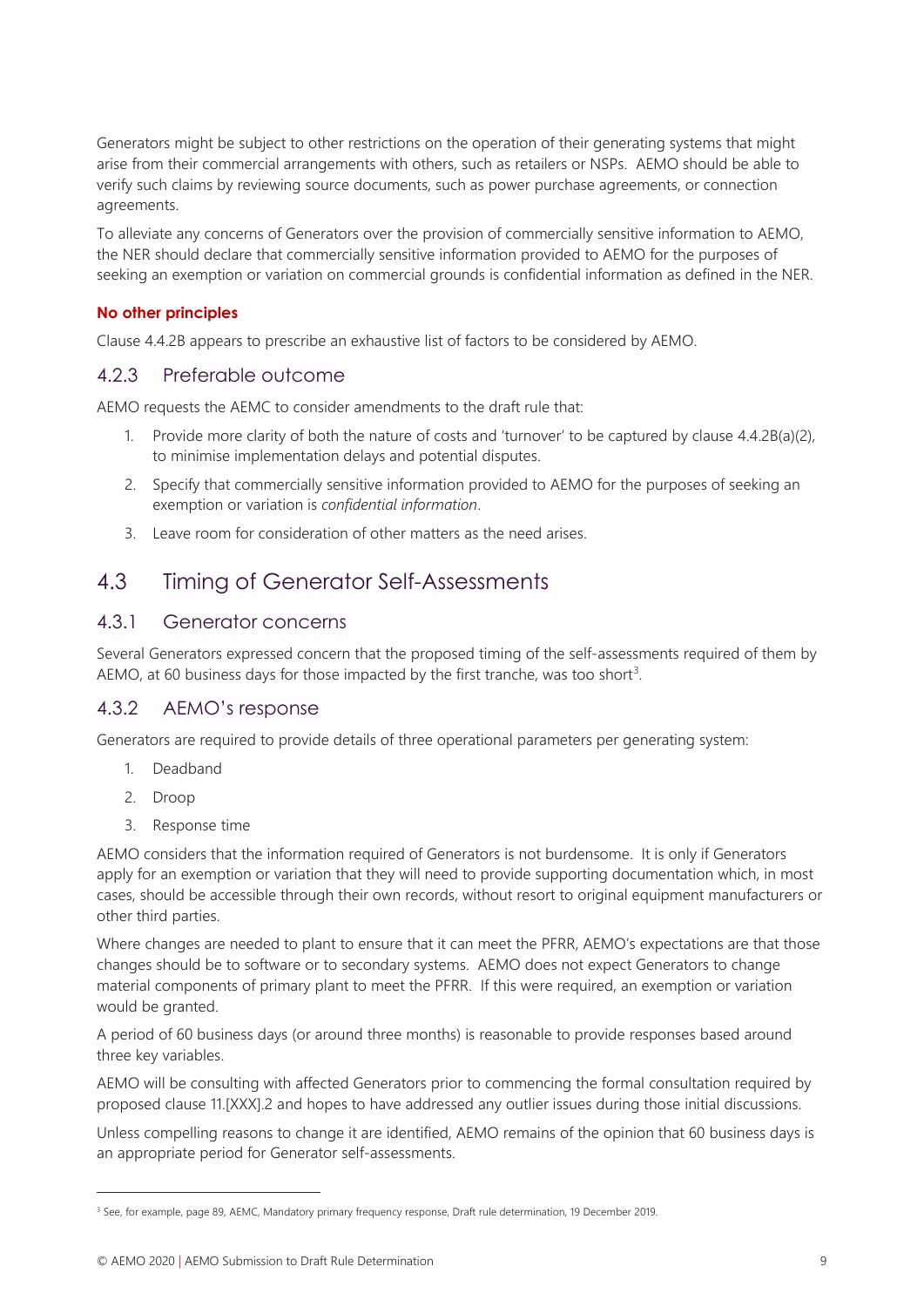## <span id="page-10-0"></span>4.4 Tranches

#### 4.4.1 Draft Determination

In the version of the PFRR published with AEMO's submission to the AEMC's Consultation Paper, AEMO proposed to roll out the mandatory PFR requirement in two tranches. Submissions were made to the AEMC for alternatives. [4](#page-10-5)

#### 4.4.2 AEMO's response

After further investigation and consideration of the generating systems likely to be in each tranche, the potential issues that may be raised and the likely due diligence requirements, AEMO proposes to stage PFRR implementation in three tranches, splitting the original second tranche into two with 80MW capacity being the lower limit of tranche two. This change ought to alleviate the workload for all parties involved, while still achieving substantial improvements in PFR relatively quickly.

AEMO will outline and discuss further details for the staged provision of PFR by different groups of Generators during consultation.

## <span id="page-10-1"></span>**5. Interaction with clause 5.3.9**

## <span id="page-10-2"></span>5.1 Draft Determination

The Draft Determination does not address whether any changes to generating plant to meet the PFRR will give rise to a requirement to comply with clause 5.3.9 of the NER.

## <span id="page-10-3"></span>5.2 AEMO's concerns

After having reviewed a substantial number of GPS applicable to the generating systems that will be affected by the proposed rule, AEMO considers that there is a need to expressly confirm that clause 5.3.9 of the NER does not apply to Generators where the only changes made to plant to meet the PFRR are, for example:

- Distributed control systems (DCS) load controllers.
- Deadbands and droop settings in governor control software.
- Governor gains (Kp and Ki) and deadband software.

AEMO does not consider these types of changes warrant compliance with the clause 5.3.9 process.

## <span id="page-10-4"></span>5.3 Preferable outcome

AEMO considers that the proposed rule should include a provision that suspends the application of clause 5.3.9(d) to the changes approved by AEMO for the purposes of Generators meeting the PFRR.

<span id="page-10-5"></span><sup>4</sup> See for example Infigen's suggestion, discussed at pages 90-91, AEMC, Mandatory primary frequency response, Draft rule determination, 19 December 2019.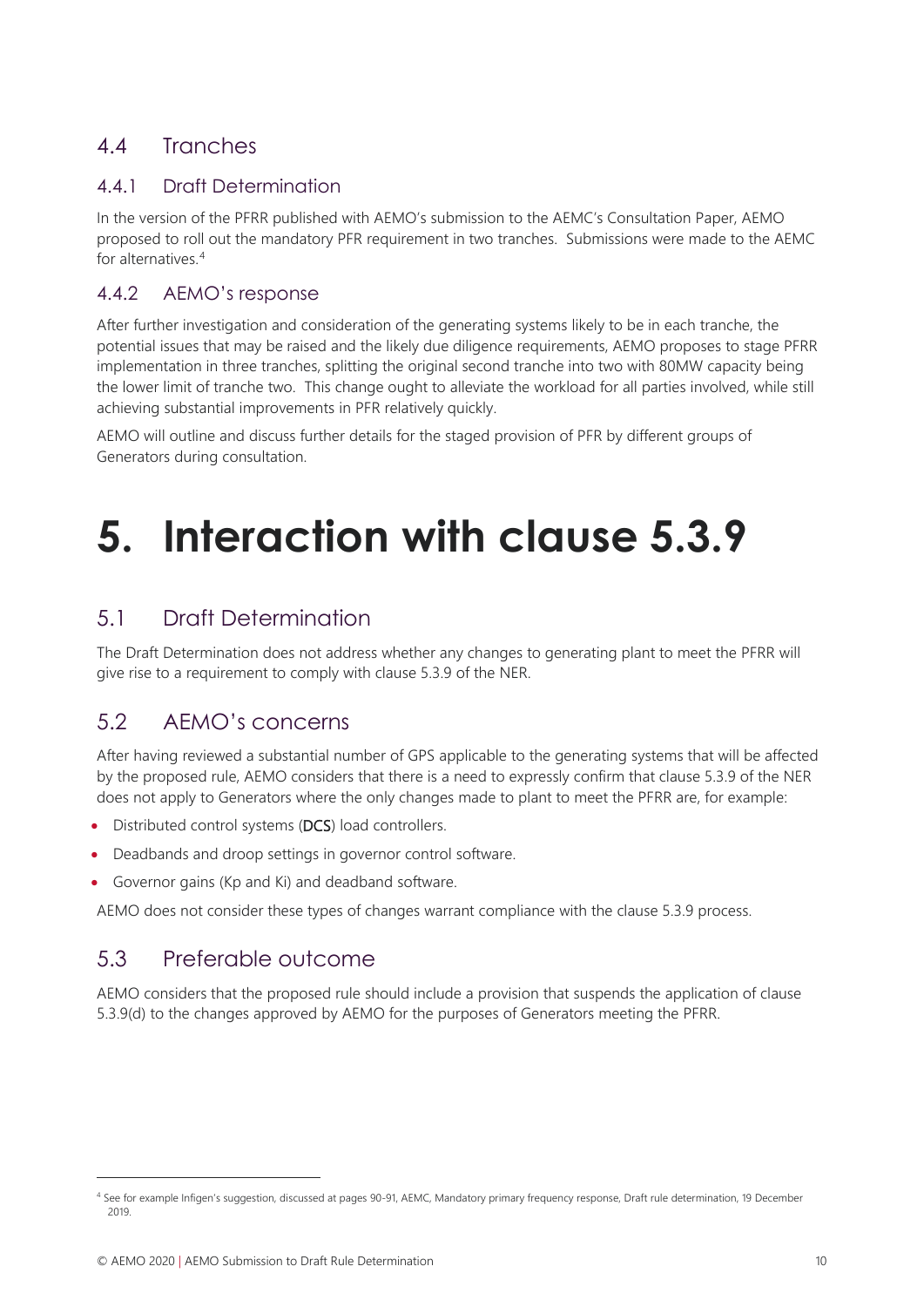## <span id="page-11-0"></span>**6. Sunset**

## <span id="page-11-1"></span>6.1 Draft Determination

The AEMC proposes a three-year period during which it hopes to have identified a longer term solution, made a rule to implement this solution, and given AEMO sufficient time to implement it. As proposed in the draft rule, regardless of whether a longer term solution has been implemented, the mandatory PFR rule will expire on 4 June 2023.

## <span id="page-11-2"></span>6.2 AEMO concerns

It is not clear what is contemplated by a longer term solution. At some points in the Draft Determination, the impression is given that the longer term solution could be anything across a wide spectrum of incentive or market solutions, while other statements indicate that the AEMC could make a rule on the Removal of Disincentives to Primary Frequency Response proposal that will serve as an interim incentive scheme until a wider review can be carried out and a further, holistic solution to frequency control in the NEM is formulated.

AEMO's comments in this submission assume that the AEMC will propose a permanent solution in its draft determination on the Removal of Disincentives to Primary Frequency Response Rule.

AEMO submits that three years might not be a realistic period in which to carry out all activities required to implement a longer term solution. For comparison, implementation of the Five Minute Settlement Rule<sup>[5](#page-11-3)</sup> requires significant changes to market systems and governance arrangements. The rule change request was made on 4 December 2015 and the final rule on 28 November 2017, with the implementation of the rule postponed until 1 July 2021. Historically, even when market conditions, network interactions, competing demands, IT considerations and commercial interests were arguably more straightforward and less diverse, few significant market reforms have been completed in shorter periods. The conception, design, consultation and implementation of major new market developments like the initial FCAS market mechanism and the causer pays reforms required three years or more to complete.

AEMO acknowledges that a longer term solution to a PFR requirement is unlikely to be as complex and multifaceted as the Five Minute Settlement Rule, but there is a real potential that more than 3 years will be needed for implementation. There is presently considerable uncertainty of the type of solution that is likely to be favoured, and this compounds the difficulty of scoping any implementation plan or cost. The more unique the longer term solution, the higher the likelihood that more time will be required for a successful implementation.

At a minimum, any market or incentive-based scheme for PFR is likely to require:

- Developing new market/incentive procedures (internal and external). Depending on the type of market/incentive scheme, there could be flow-on implications for other procedures, which can add to the scope of work.
- Developing a new process to measure PFR and relevant procedures. AEMO has advised the AEMC through its working group on PFR that the wholesale adoption of foreign processes is unlikely to be successful due to the many differences in systems, rules and procedures, not to mention the differences in technology, state of power system models and availability of high-speed monitoring. There are many possible approaches and refining these to a preferable approach and developing it will take time and consultation.
- New external procedures will probably be subject to consultation, which (given their significance) will require a minimum of 6 months (assuming initial concepts and alternatives for consultation can be

<span id="page-11-3"></span><sup>5</sup> AEMC, Five Minute Settlement, final determination, 28 November 2017, Sydney.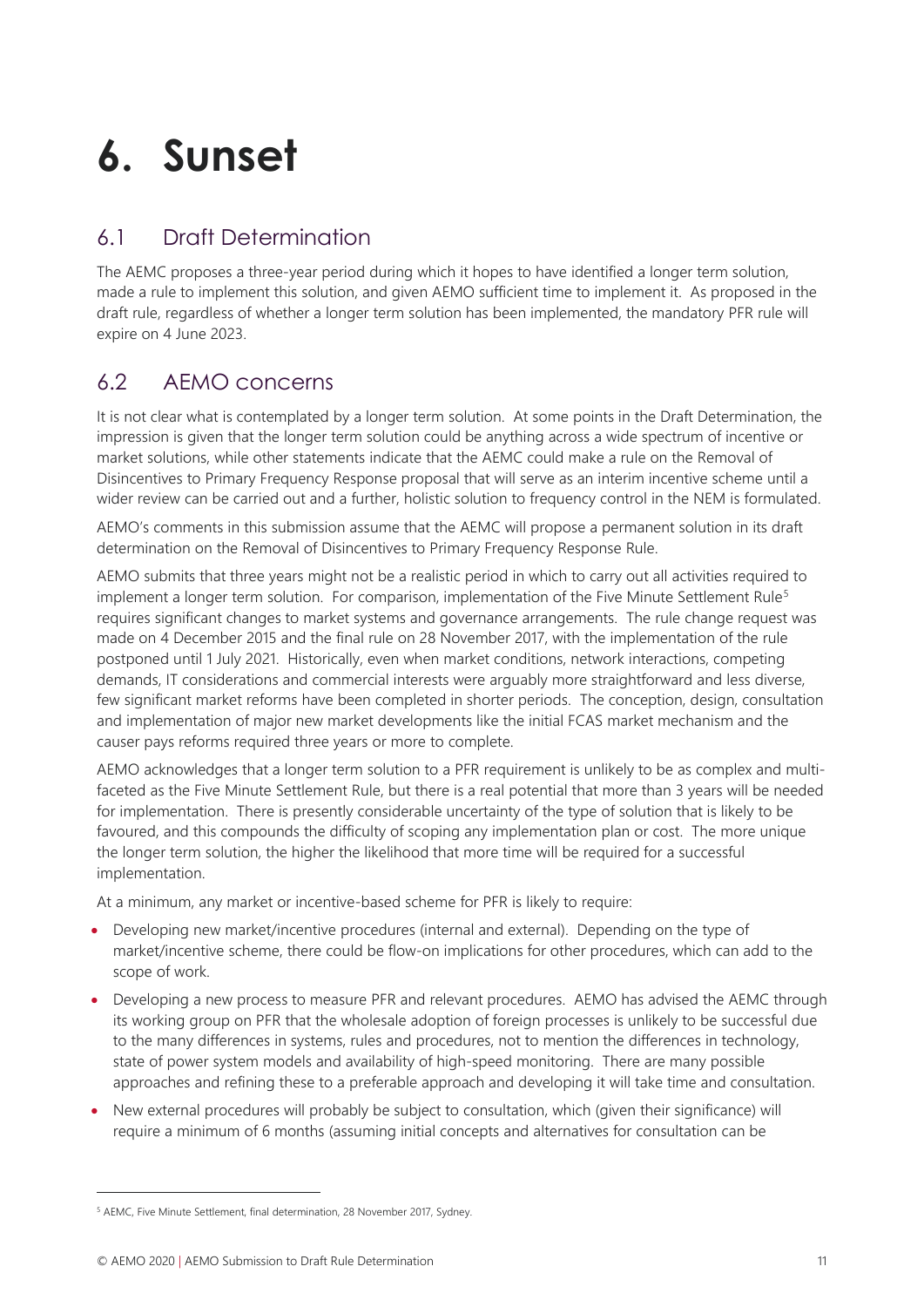prepared while the rule change process is in its final stages), unless there is scope for interim procedures without consultation or limited consultation.

- System changes will be required to market, energy management and settlement systems, which will need to be scoped, built and tested. All significant new IT projects in AEMO are taking a minimum of 12 months from scoping to implementation. If new measurement systems are required, this would also be a major piece of work, especially if many parties are affected (e.g. within and outside of AEMO). The significant potential for interactions with other major changes, such as five-minute settlement, needs to be considered.
- If testing of new systems needs to encompass development and testing of interface systems by Generators and other industry participants, this is likely to add significant time to implementation.
- Buffers are always needed to cater for the resolution of unforeseen issues arising from the building and testing of new systems leading to implementation delays.

The Draft Determination indicated September 2020 as the AEMC's preliminary timing to publish a draft determination on the Removal of Disincentives to Primary Frequency Response Rule, to include consideration of approaches to incentivise and reward the provision of frequency control services.<sup>[6](#page-12-3)</sup>

Such an ambitious deadline is capable of achievement only if the solution that is developed is at the incentive end of the spectrum of solutions, rather than the market end.

AEMO considers that work on the development of a feasible, incentive-based approach to mandatory PFR should proceed as diligently as possible.

The more complex the incentive scheme, the more it will be impacted by the hypothetical timeframes indicated above, and a period of 4 years from September 2020 might appear more reasonable and realistic.

### <span id="page-12-0"></span>6.3 Preferable outcome

It is important that the NEM does not suffer an interval where there will be no requirement for the provision of PFR because the proposed rule expires before the implementation of an incentive scheme. It would be inefficient for AEMO to have to submit a further rule change proposal seeking an extension.

This risk can be mitigated by either:

- A. prescribing an end date that is later, preferably by two years; or
- B. making the sunset provision contingent on implementation of the solution chosen and made into a rule in response to the Removal of Disincentives to Primary Frequency Response rule change proposal.

AEMO's clear preference is (B). As per section 7.1, AEMO endorses the complementary nature of an incentive scheme that could act alongside a near-universal provision of PFR. Hence, consideration should be given to not requiring a sunset date for MPFR and instead replaced with consideration of whether the MPFR complements an incentive scheme.

## <span id="page-12-1"></span>**7. Longer Term Solution**

## <span id="page-12-2"></span>7.1 Draft Determination

AEMO welcomes the AEMC's Draft Determination to support the concept of a mandatory provision of PFR to support power system security and resilience while a longer term solution is worked on.

<span id="page-12-3"></span><sup>6</sup> Page 42, AEMC, Mandatory primary frequency response, Draft rule determination, 19 December 2019.